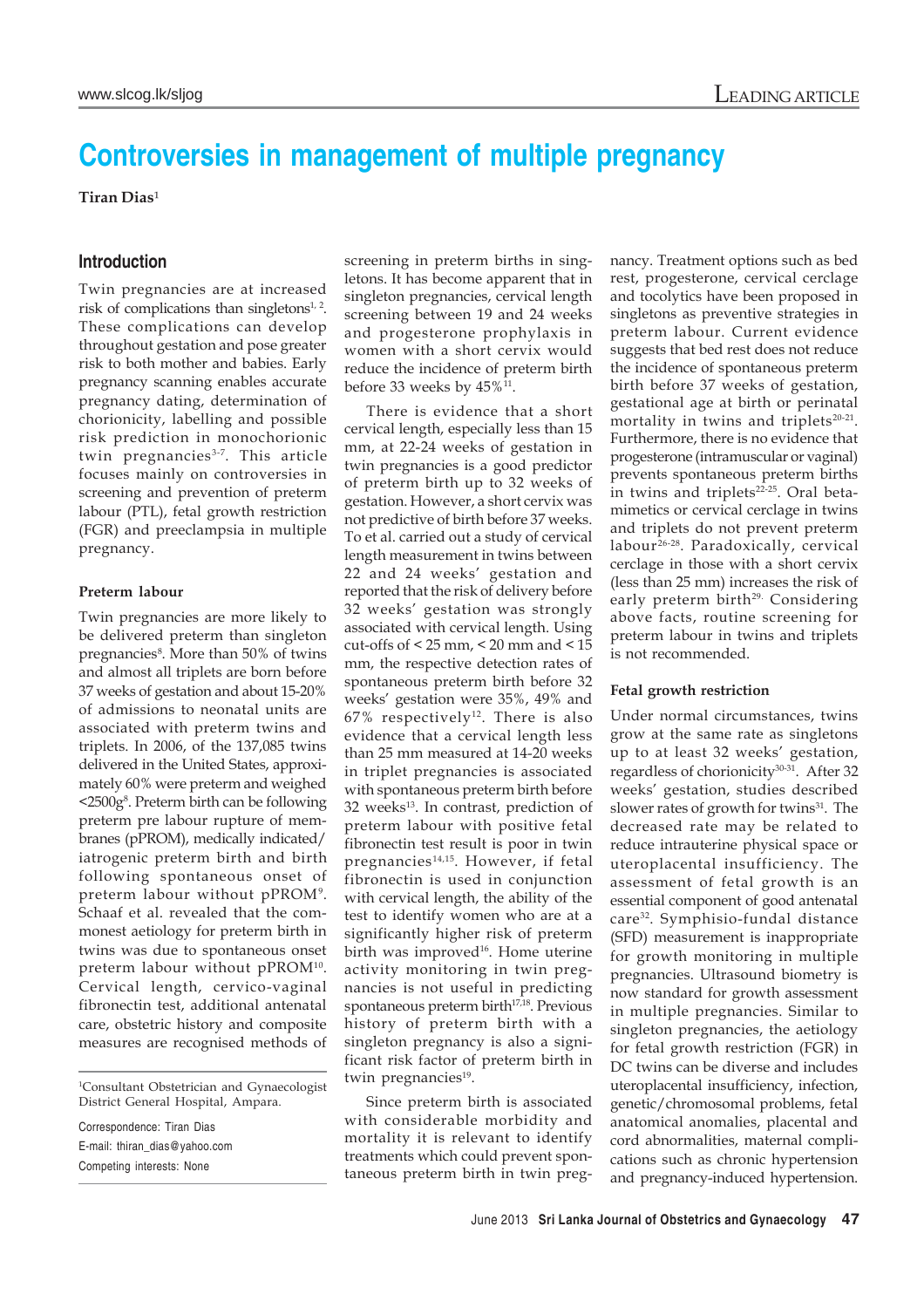Although FGR can coexist with growth discordance, the latter does not necessarily imply the former. Growth discordance can be a marker for FGR. It is important to note that FGR can also affect both twins, leading to both twins being small but not discordant.

Growth discordance is a unique complication of twin gestations and can be defined in three ways. First, the 'absolute definition' only considers the birthweight difference between the smaller and the larger twin. This definition assigns the same degree of discordance to a twin pair of 3000/ 2500 g and another pair of 1500/1000 g33. The second definition is the 'per cent definition', in which birthweight disparity is calculated as a percentage of the larger infant<sup>33</sup>. The third definition is 'statistically derived' in which birthweight differences are expressed either in terms of 95th percentile or in standard deviations from a predefined mean of twin birthweights. However, populationbased data in a large series of twin births has revealed that birthweight discordance does not have a normal (Gaussian) distribution and thus central measures like the mean and standard deviation do not describe the situation appropriately<sup>33</sup>. Fetal growth in DC twins is normally assessed every four weeks by ultrasound biometry. In case of severe growth discordance with extreme prematurity, delivery can be delayed till viability to give the maximum benefit to the healthy twin. The healthy twin should not be compromised in the event of a co-twin death, as they have two different placental vascular systems. In a large study including more than 2,000 twin pregnancies, D'Antonio et al demonstrated that perinatal loss in twins with a birth weight discordance of more than 25% was significantly greater (60.9 per 1,000 fetuses) compared to those with a discordance less than  $25\%$  (8.6 per 1,000 fetuses)<sup>34</sup>. Their analysis further demonstrated that birth weight discordance and gestational age, but not chorionicity and individual fetal size percentile,

were the only independent predictors of perinatal mortality in twin pregnancies<sup>34</sup>.

It is now recommended not to use abdominal palpation or symphysisfundal height measurements to predict intrauterine growth restriction in twin or triplet pregnancies and ultrasound fetal biometry should be used four weekly to assess fetal growth and it should be plotted from 28 weeks. Furthermore, it is appropriate to estimate fetal weight discordance using two or more biometric parameters at each ultrasound scan from 20 weeks. Estimated fetal weight discordance >25% should be considered significant in twins or triplets as it is a clinically important indicator of intrauterine growth restriction and offer referral to a tertiary level fetal medicine centre. Routine measurement of umbilical artery Doppler ultrasound alone to monitor intrauterine growth restriction or birthweight in twin or triplet pregnancies is not recommended.

### **Preeclampsia**

Preeclampsia is a significant cause of maternal morbidity and mortality. Twin and triplet pregnancies are associated with an increased risk of pregnancy induced hypertension and women with twin pregnancies have a threefold higher risk of developing hypertension during pregnancy than women with singleton pregnancies<sup>35-38</sup>. Combination of maternal characteristics, uterine artery Doppler studies and maternal serum biochemistry has been used to screen preeclampsia in singleton pregnancies. Screening for hypertension in twin and triplet pregnancies is not convincing as in singletons. Uterine artery Doppler (particularly pulsatility index more than the 95th centile) in twins shows high negative predictive value and this could be used to exclude the risk. Since it is not sensitive enough to predict preeclampsia, its routine use is not recommended. Multiple pregnancy carries a moderate risk of preeclampsia. Therefore, it is recommended to start low dose aspirin to all twins and triplets who have any of the other moderate risk factors for preeclampsia (first pregnancy, age 40 years or older, pregnancy interval of more than 10 years, BMI of  $35 \text{ kg/m}^2$  or more at first visit, or family history of preeclampsia)<sup>39</sup>.

### **REFERENCES**

**1.** Dias T, Bhide A, Thilaganathan B. Early pregnancy growth and pregnancy outcome in twin pregnancies. Ceylon Medical Journal. 2010; 55(3): 80-4.

**2.** Dias T, Contro E, Thilaganathan B, Khan H, Zanardini C, Mahsud-Dornan S, Bhide A. Pregnancy outcome of monochorionic twins: does amnionicity matter? Twin Res Hum Genet. 2011; 14(6): 586-92.

**3.** Dias T, Arcangeli T, Bhide A, et al. Firsttrimester ultrasound determination of chorionicity in twin pregnancy. Ultrasound in Obstetrics and Gynecology. 2011; 38(5): 530-2.

**4.** Dias T, Mahsud-Dornan S, Thilaganathan B, et al. First-trimester ultrasound dating of twin pregnancy: are singleton charts reliable? British Journal of Obstetrics and Gynaecology. 2010; 117(8): 979-84.

**5.** Dias T, Ladd S, Mahsud-Dornan S, Bhide A, Papageorghiou AT, Thilaganathan B. Systematic labeling of twin pregnancies on ultrasound. Ultrasound Obstet Gynecol 2011; 38(2): 130-3.

**6.** Dias T. Screening for chromosomal defects. Sri Lanka Journal of Obstetrics and Gynaecology 33 (3): 124-28.

**7.** Memmo A, Dias T, Mahsud-Dornan S, et al. Prediction of selective fetal growth restriction and twin-to-twin transfusion syndrome in monochorionic twins. British Journal of Obstetrics and Gynaecology. 2012; 119(4): 417-21.

**8.** Martins WP, Nastri CO, Barra DA, Navarro PA, Mauad Filho F, Ferriani RA. Fetal volume and crown-rump length from 7 to 10 weeks of gestational age in singletons and twins. Eur J Obstet Gynecol Reprod Biol 2009; 145(1): 32-5.

**9.** Ananth CV, Joseph KS, Demissie K, Vintzileos AM. Trends in preterm birth and perinatal mortality among singletons: United States, 1989 through 2000. 2005; Obstet Gynecol 105: 1084-91.